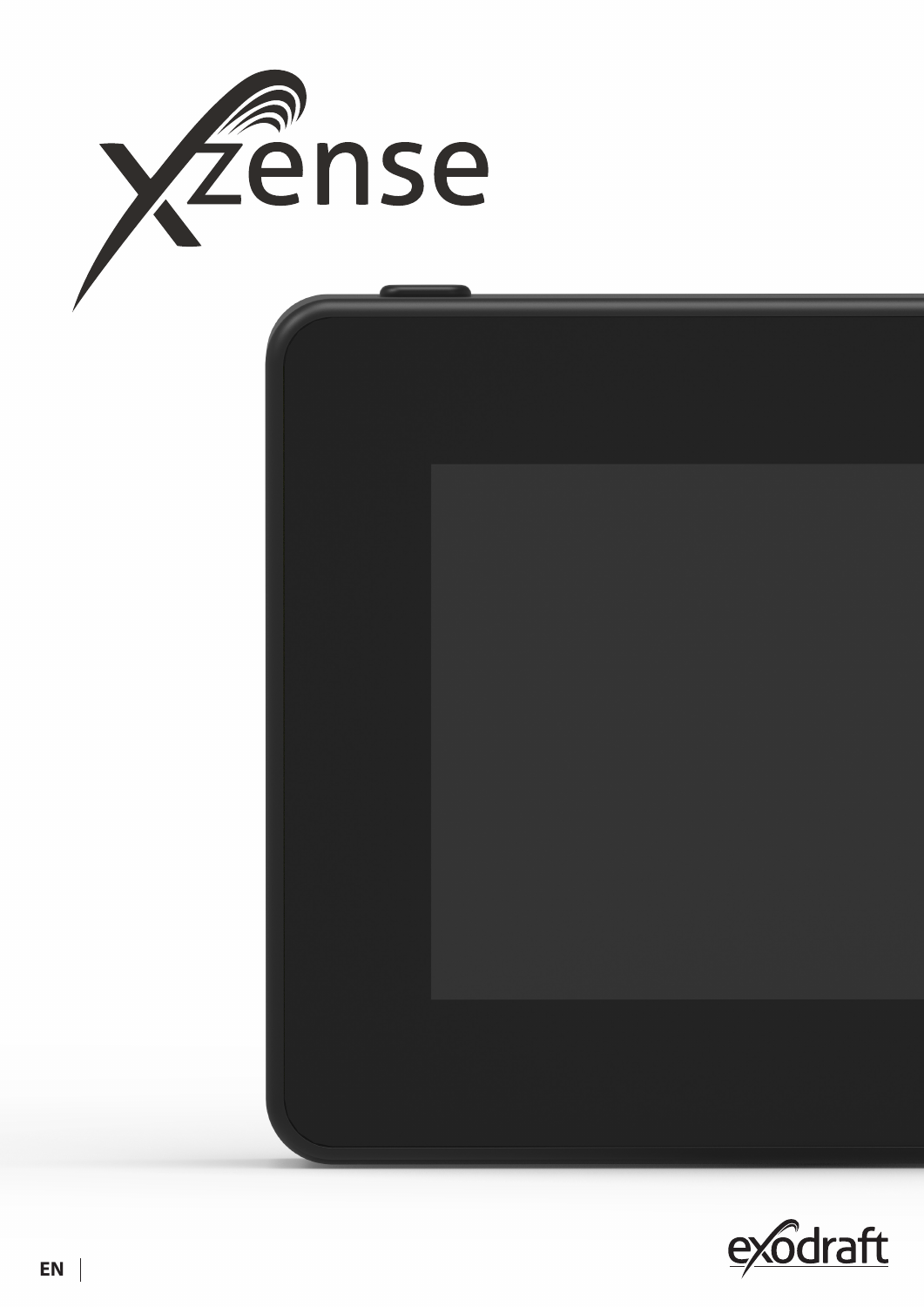|  | <b>User- and servicemenu</b> |  |
|--|------------------------------|--|
|  |                              |  |

| <b>MENU</b>    | <b>SUBMENU</b>                        | <b>TYPE</b>        | <b>DESCRIPTION</b>                                                                                                          | <b>FACTORY SETTINGS</b> |
|----------------|---------------------------------------|--------------------|-----------------------------------------------------------------------------------------------------------------------------|-------------------------|
| <b>GENERAL</b> |                                       |                    |                                                                                                                             |                         |
|                | <b>User interface</b>                 |                    |                                                                                                                             |                         |
|                | Language                              |                    | Language selection shown in the menus:<br>Danish, Swedish, Norwegian, German,<br>English, French, Dutch, Polish and Finnish | English                 |
|                | Contrast<br><b>Brightness</b>         |                    | Contrast from 0-100%                                                                                                        | 50%                     |
|                |                                       |                    | Brightness from 0-100%                                                                                                      | 100%                    |
|                | Volume                                |                    | Volume from 0-100%                                                                                                          | 100%                    |
|                | <b>Settings</b>                       |                    |                                                                                                                             |                         |
|                | Start temperature                     |                    | Automatic start when temperature sensor<br>measures: 5-100 °C                                                               | 40 °C                   |
|                | Stop temperature                      |                    | Automatic stop when temperature sensor<br>measures: 0-95 °C                                                                 | 35 °C                   |
|                | Boost time                            |                    | Time for start (Boost): 1-15 min.                                                                                           | 10 min.                 |
|                | Afterrun (post-purge)                 |                    | Time for stop (Afterrun): 1-200 min                                                                                         | 30 min.                 |
|                | Boost speed                           |                    | Boost speed fra 40-100%                                                                                                     | 100%                    |
|                | Chimney draft                         |                    | Chimney draft from 8-60 Pa                                                                                                  | 12 Pa                   |
|                | Minimum speed                         |                    | Minimum voltage level: 80 -120 V.<br>NOTE: Min. 100 V if the chimney fan is an<br>RS009.                                    | 100V                    |
|                | External start                        |                    |                                                                                                                             |                         |
|                | Factory settings                      |                    | Restores all factory settings: Yes / No                                                                                     | No                      |
|                | Error Log                             |                    | Displays recent alarms and date                                                                                             |                         |
|                | Software version                      |                    | Displays software version for enabled                                                                                       |                         |
|                | System Management                     |                    | Units: control panel, power unit,<br>repeater and pressure sensor                                                           |                         |
|                | Temperature sensor                    |                    | Systems in the device: Manual/eXotelligence                                                                                 | Manual                  |
|                | Alarm setpoint<br>Boost stop setpoint |                    | Activation of temperature sensor: On / Off                                                                                  | On                      |
|                |                                       |                    | High temperature alarm deviation setting:<br>150-400 °C                                                                     | 330 °C                  |
|                | <b>Network</b>                        |                    | Stop temperature for boost                                                                                                  | 150 °C                  |
|                | Communication                         | Add device         | Add Power Unit                                                                                                              |                         |
|                |                                       | Signal             | Shows the status of the signal                                                                                              |                         |
|                |                                       | Reset network      | Deletes all included devices: Yes / No NOTE:<br>Deletes also the power unit from the<br>network                             | No                      |
|                | Bluetooth                             |                    |                                                                                                                             |                         |
|                |                                       | Activate bluetooth | <b>Activates Bluetooth function</b>                                                                                         | Off                     |
|                |                                       | Add device         | Add smartphone/app to the control panel                                                                                     | Off                     |
|                |                                       | Cloud address      |                                                                                                                             |                         |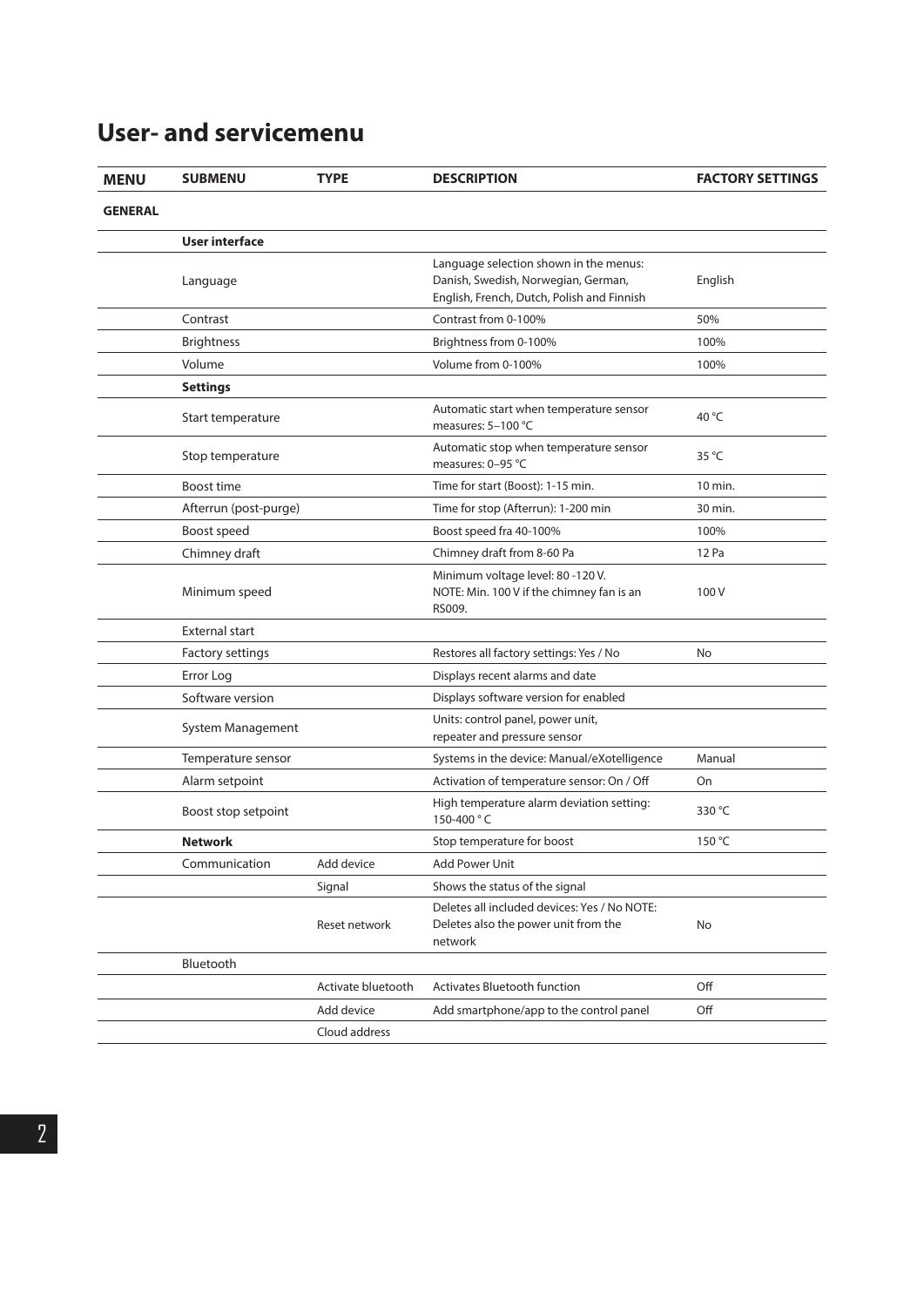# **Technical data**

| <b>Data</b>                                 | <b>Control panel</b>  | <b>Power Unit</b>                 | <b>Temp.</b> sensor                                  |
|---------------------------------------------|-----------------------|-----------------------------------|------------------------------------------------------|
| Dimensions mm H x L x D                     | 72 x 86 x 25          | 122 x 120 x 55                    | ø6 x 200                                             |
| Voltage                                     | 5 V (USB)             | 230 V ± 10 % / 50 Hz              |                                                      |
| <b>Protection</b>                           | IP <sub>20</sub>      | <b>IP54</b>                       |                                                      |
| <b>Material</b>                             | ABS                   | PC                                | Stainless steel                                      |
| <b>Ambient temperature</b>                  | 0 °C til 40 °C        | -30 °C til 60 °C                  | Sensor: -50 °C til 50 °C<br>Cable: -50 °C til 125 °C |
| <b>Frequency for</b><br>radiocommunications | 868 MHz               | 868 MHz /<br>Bluetooth LE 2.4 GHz |                                                      |
| <b>Battery type</b>                         | Li-Po battery         |                                   |                                                      |
| <b>Battery lifetime</b>                     | 30 days (preliminary) |                                   |                                                      |
| <b>Fuse</b>                                 |                       | T 2,0 A                           |                                                      |
| <b>Power Output</b>                         |                       | 2A                                |                                                      |
| <b>Standby consumption</b>                  |                       | 1 W                               |                                                      |
| <b>Type</b>                                 |                       |                                   | PT 1000                                              |